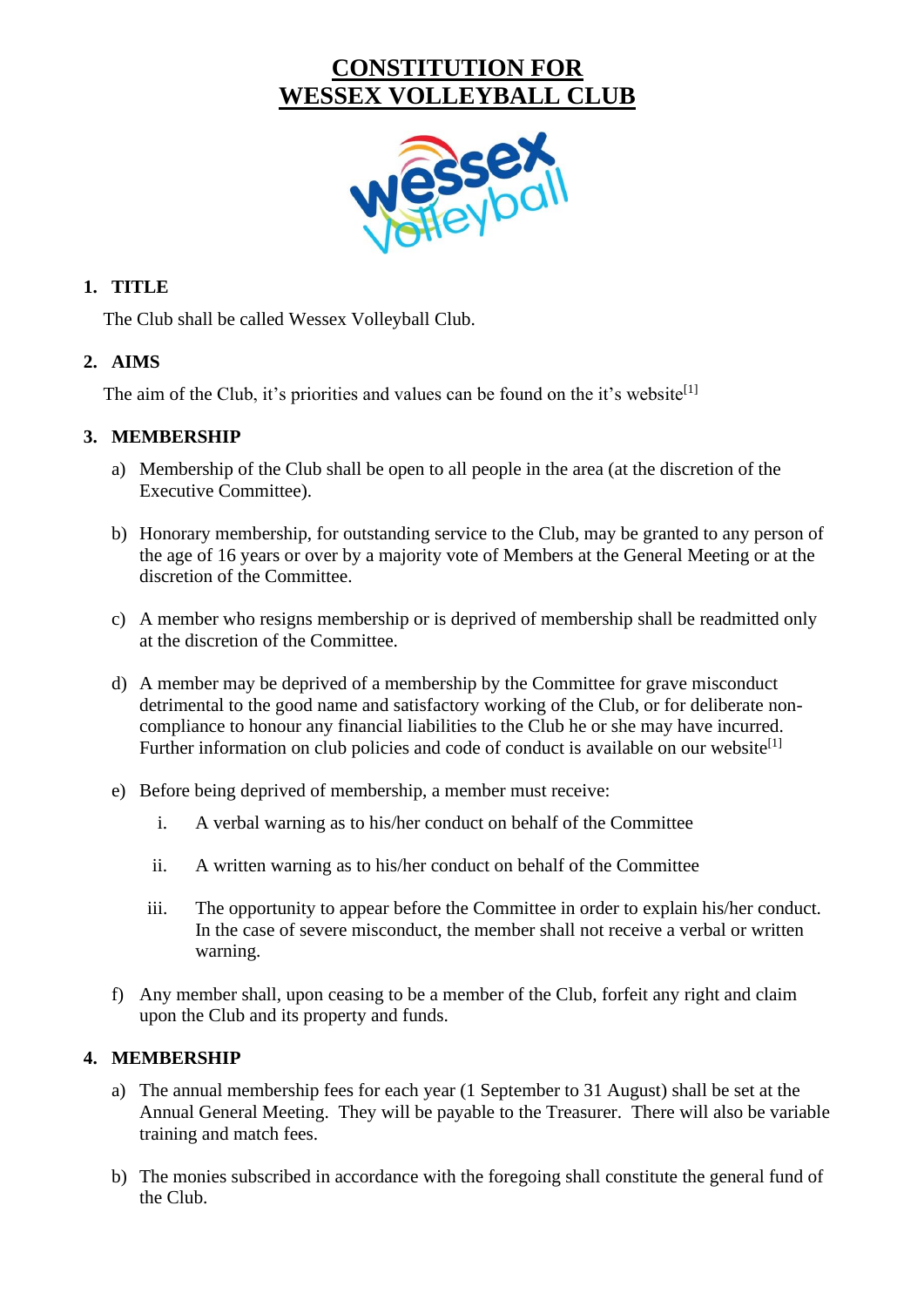- c) No membership fee or any part, thereof, shall be returnable.
- d) Any member who is four weeks in arrears with his/her subscription shall be deemed to be suspended as a member of the Club until his/her subscription be paid in full.
- e) New members shall have four weeks from first attending Club activities in which to pay their membership fee.

#### **5. EXECUTIVE COMMITTEE**

- a) The Club shall be administered by an Executive Committee representative and elected by the members of the Club at a General Meeting. Our club structure can be found on our website $[1]$
- b) Each Committee shall normally serve for a period of twelve months and each member shall have one vote.
- c) The Committee shall meet at least once in every three months. Additional meetings shall be convened as necessary by the Chairman, in which case at least seven day's notice of such meeting shall be given to all members of the Committee.
- d) The President shall be elected at the Annual General Meeting.
- e) Nominations of Officers and Committee shall be called for by the Secretary 14 days before the General Meeting at which elections for these representatives are to be held. In the event of no nominations for office, the Chairman may accept nominations from the floor, duly proposed and seconded.
- f) The General Committee may co-opt members as required.
- g) A quorum of General Committee is to consist of two officers and three committee members.
- h) The Committee shall deal with all day to day running of the Club and Club policy including allocation of jobs, duties and strategic planning.

#### **6. MEETINGS**

- a) A General Meeting is to be held during the summer each year for the purpose of receiving an Annual Report and Balance Sheet regarding the working of the Club; also to elect the Officers and members of the Committee for the ensuing twelve months. This meeting is to be known as the Annual General Meeting and notice to all paid-up members shall be sent by the Secretary, at least 21 days before the date of such meeting.
- b) Any business to be brought before the AGM must be submitted in writing, not later than 14 days before the date of the meeting.
- c) Other General Meetings, known as Extraordinary General Meetings, may be called at the discretion of the Committee or by application signed by at least one third of all the members.
- d) Any Annual Report shall be prepared and the Treasurers shall prepare Annual Balance Sheets and Statements of Accounts for presentation to the Annual General Meeting.